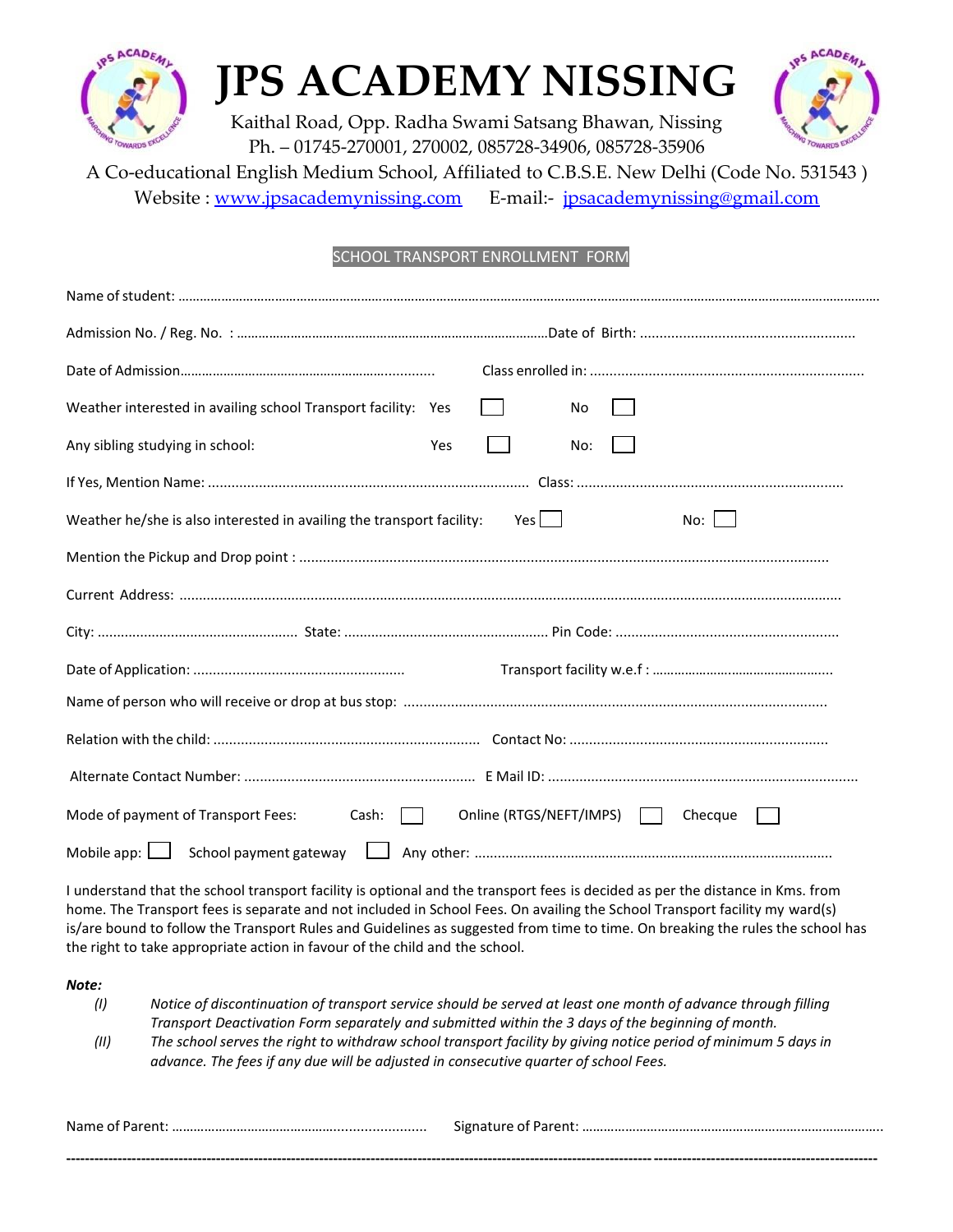## **For office use only**

|             | As per the details mentioned above, the school grants permission to student(s) to avail transport facility on Bus Route     |
|-------------|-----------------------------------------------------------------------------------------------------------------------------|
|             |                                                                                                                             |
|             |                                                                                                                             |
|             | Parents Mobile to track the location of school bus when need arises. The Transport Fees may be charged as per the norms and |
|             | the contact details of Transport Incharge may be shared for effective communication. Enlisted authorities to be informed    |
| beforehand. |                                                                                                                             |

| Class Teacher |  |  |
|---------------|--|--|
|               |  |  |
|               |  |  |
|               |  |  |
|               |  |  |
| Accounts      |  |  |
|               |  |  |
| Principal     |  |  |
|               |  |  |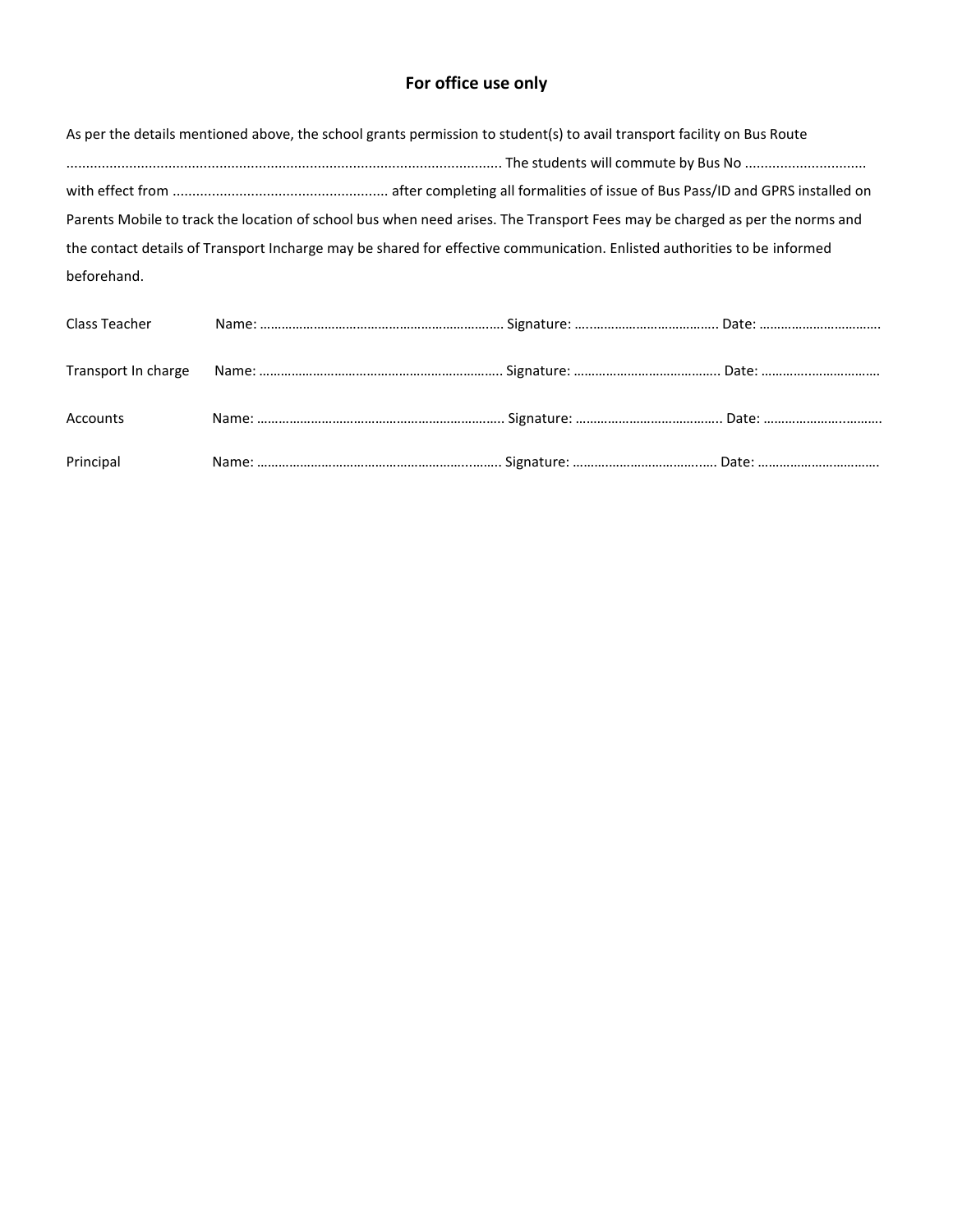

# **JPS ACADEMY NISSING**



Kaithal Road, Opp. Radha Swami Satsang Bhawan, Nissing Ph. – 01745-270001, 270002, 085728-34906, 085728-35906

A Co-educational English Medium School, Affiliated to C.B.S.E. New Delhi (Code No. 531543 ) Website : [www.jpsacademynissing.com](http://www.jpsacademynissing.com/) E-mail:- [jpsacademynissing@gmail.com](mailto:jpsacademynissing@gmail.com)

### SCHOOL TRANSPORT DEACTIVATION FORM

| Mode of Dispersal:                                                                                                                                                                                                                                                                                                                                  | Private<br>Escorted                           |  |  |  |
|-----------------------------------------------------------------------------------------------------------------------------------------------------------------------------------------------------------------------------------------------------------------------------------------------------------------------------------------------------|-----------------------------------------------|--|--|--|
|                                                                                                                                                                                                                                                                                                                                                     | Name of person escort: Name of person escort: |  |  |  |
|                                                                                                                                                                                                                                                                                                                                                     |                                               |  |  |  |
|                                                                                                                                                                                                                                                                                                                                                     |                                               |  |  |  |
| I understand that the amount refundable if any will be adjusted with the tuition fee currently due if any or with subsequent<br>quarter fee.                                                                                                                                                                                                        |                                               |  |  |  |
| Note: Notice of discontinuation of transport service should be served at least one month of advance and should be submitted<br>within the 3 days of the beginning of month. Any application received after 3 days of month would carry the period of notice<br>forward till the end of following month of the submission of application withdrawal. |                                               |  |  |  |
|                                                                                                                                                                                                                                                                                                                                                     |                                               |  |  |  |
|                                                                                                                                                                                                                                                                                                                                                     |                                               |  |  |  |
| For office use only                                                                                                                                                                                                                                                                                                                                 |                                               |  |  |  |
| Class Teacher                                                                                                                                                                                                                                                                                                                                       |                                               |  |  |  |
| Principal                                                                                                                                                                                                                                                                                                                                           |                                               |  |  |  |
| Transport In charge                                                                                                                                                                                                                                                                                                                                 |                                               |  |  |  |
| Accounts                                                                                                                                                                                                                                                                                                                                            |                                               |  |  |  |